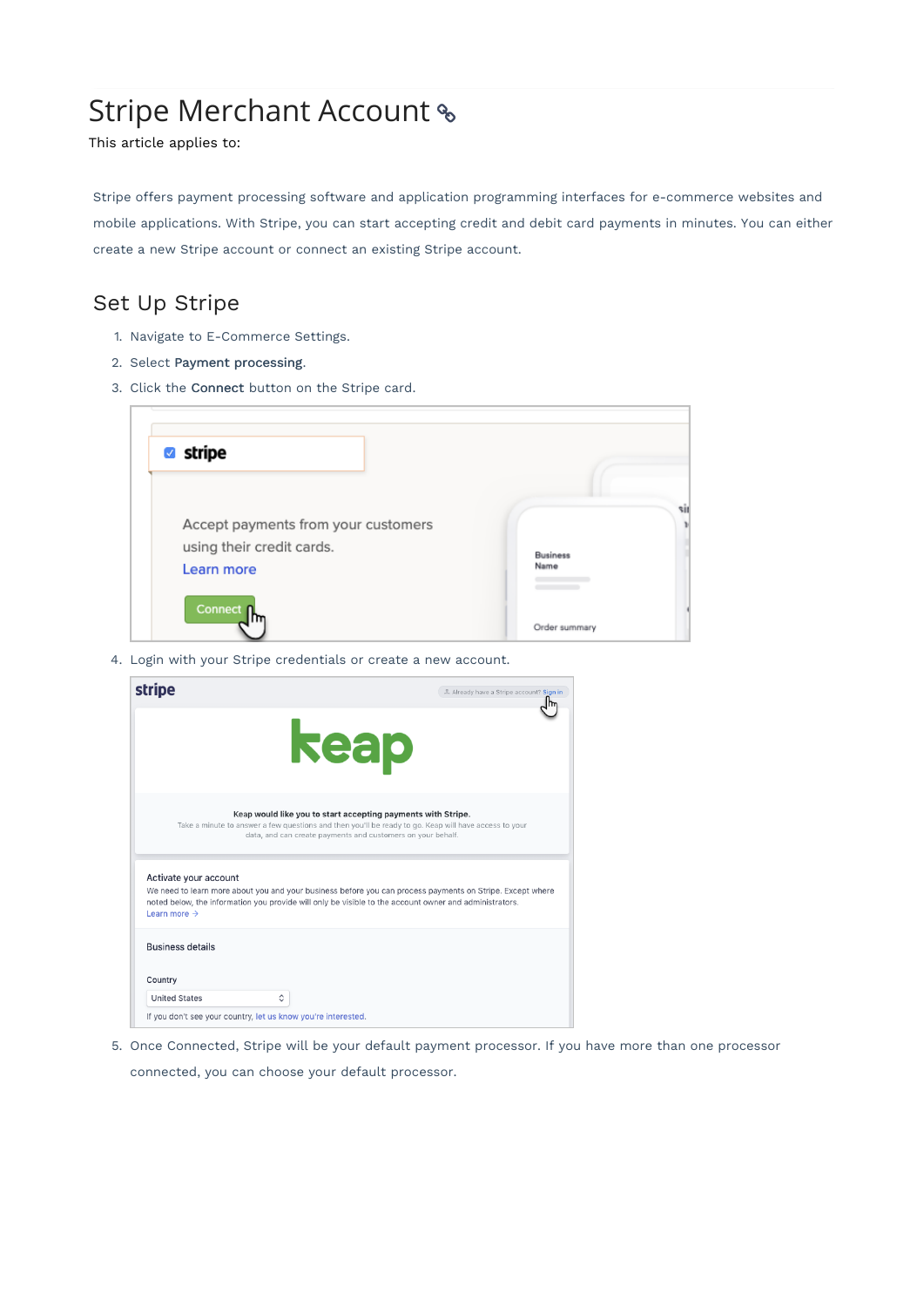| Stripe Ed VERIFIED PARTNER<br>stripe                                                                                     | Use as default credit card processor |
|--------------------------------------------------------------------------------------------------------------------------|--------------------------------------|
| Stripe allows you to accept payments from the following:<br><b>MERIKAN</b><br>Franklis<br><b>VISA</b><br><b>DISCOVER</b> |                                      |
| 2.9% flat rate + 30 cents per transaction, no hidden fees.                                                               |                                      |
| You currently accept payments in United States Dollar (USD). Change                                                      |                                      |
| Manage account                                                                                                           | <b>Disconnect account</b>            |

# Accept Stripe and PayPal

You are able to accept credit card payments through Stripe while also giving your customers the option to use PayPal as an alternative payment method which enables you to accept Venmo and PayPal Credit payments.

- 1. Connect both your Stripe and PayPal accounts.
- 2. Set Stripe as your default credit card processor.
- 3. Check the Use PayPal Smart Payment buttons box (and the Subscriptions and Pay Plan payments, if desired).
- 4. Do not check the Use PayPal Commerce box or set PayPal as your default credit card processor.

| Use PayPal Smart Payment buttons                | Use PayPal Commerce<br>n.                        |
|-------------------------------------------------|--------------------------------------------------|
| Accept payments from your customers using their | Accept payments from your customers using credit |
| PayPal account.                                 | card/debit card.                                 |
| CREDIT<br>venmo                                 | AMERICAN<br><b>VISA</b><br><b>DISCOVER</b>       |
|                                                 | EXPRESS                                          |
| <b>Additional capabilities</b>                  | Use as default credit card processor             |
| Subscriptions and Pay Plan payments 2           |                                                  |

5. Click the Save changes button

### Manage Account

The Manage Account button will direct you to your Stripe dashboard. Login with your Stripe credentials to access this page.

### Disconnect Stripe

- 1. Navigate to E-Commerce Settings.
- 2. Select Merchant Accounts.
- 3. Click Disconnect account on the Stripe card.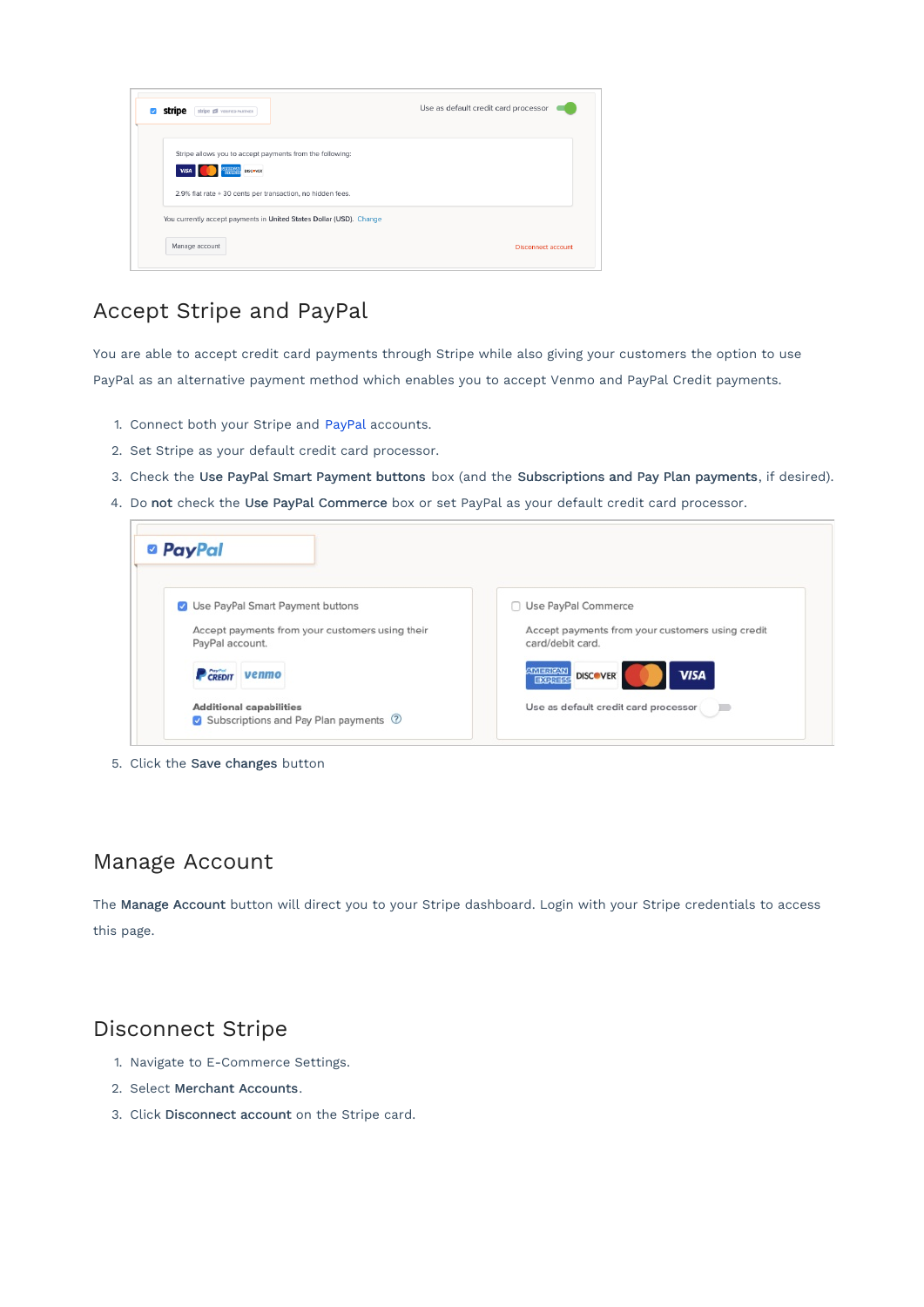

4. Confirm that you would like to disconnect your Stripe account.

|                        | =/app/miscSetting/showSection?systemId=nav.accounting&settingModuleName=Payment&setti                    |
|------------------------|----------------------------------------------------------------------------------------------------------|
| ept payments           | xj249intg.infusiontest.com says<br>Press OK to disconnect your Stripe account from Infusionsoft by Keap. |
| ents<br>plications & s | OK<br>Cancel<br>m                                                                                        |

# Require CVC for Stripe transactions

To require a CVC when using Stripe, follow these steps after setting up Stripe.

1. Select Other Credit Card Processors



2. Click Add new...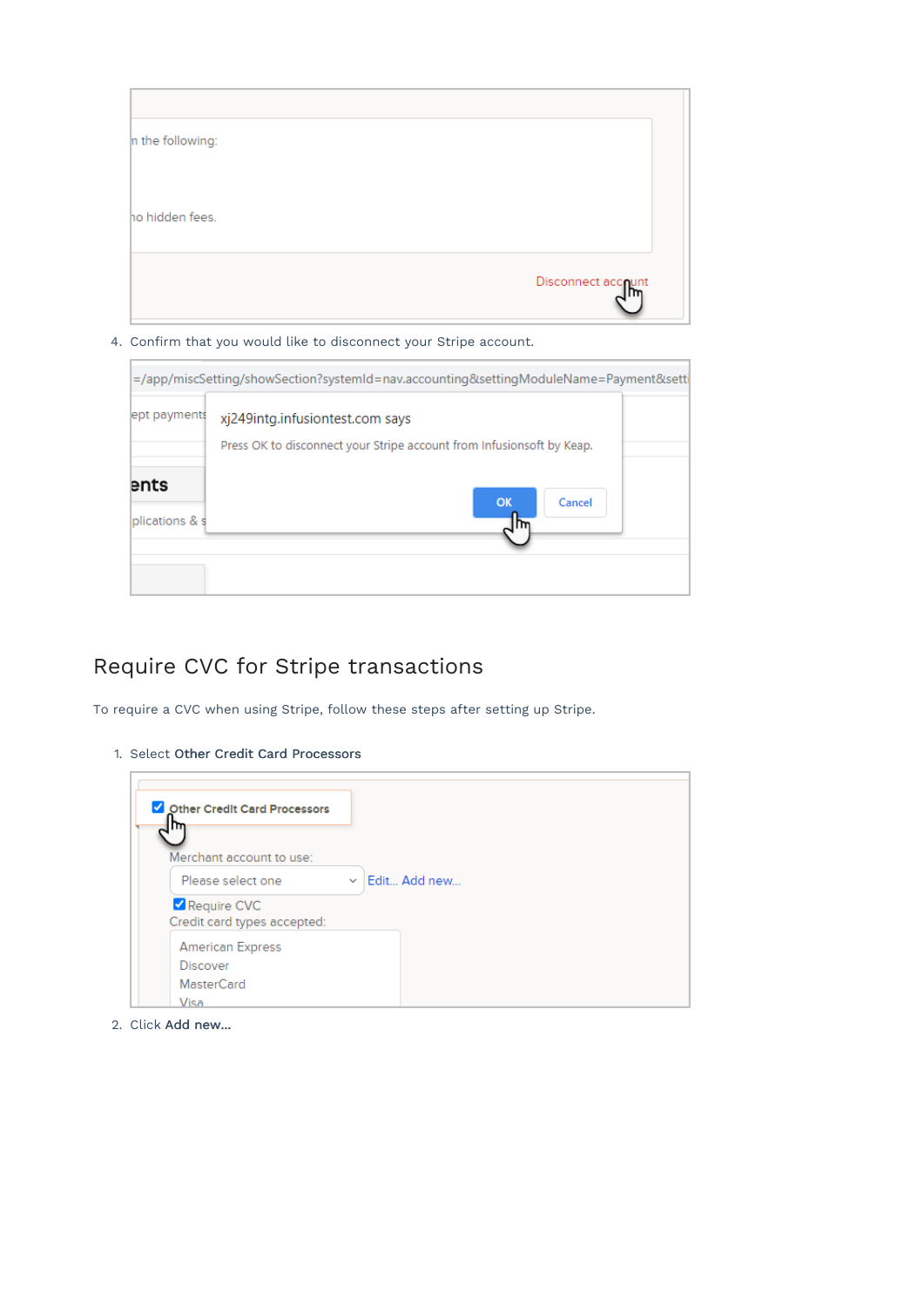| Other Credit Card Processors               |                |
|--------------------------------------------|----------------|
| Merchant account to use:                   |                |
| Please select one                          | v Edit Add new |
| Require CVC<br>Credit card types accepted: |                |
| <b>American Express</b>                    |                |
| <b>Discover</b>                            |                |
| <b>MasterCard</b>                          |                |
| Vice                                       |                |

3. Select Nexus Merchants

| <b>Add Merchant Account</b>                       |                                     |  |
|---------------------------------------------------|-------------------------------------|--|
|                                                   |                                     |  |
| (Select an account type)                          | $\checkmark$                        |  |
| (Select an account type)<br>Authorize NET<br>EWay | Authorize.NET (Card Present Method) |  |
| <b>Nexus Merchants</b>                            | llm,                                |  |

4. Complete the form with a merchant account name, username, and password that make it clear this is not an actual merchant account

Note: Because we're creating this merchant account just to require Stripe CVC functionality, the information used in this example does not need to match any Nexus Merchants information.

- 5. Click Save
- 6. Select your newly created merchant account and ensure Require CVC is checked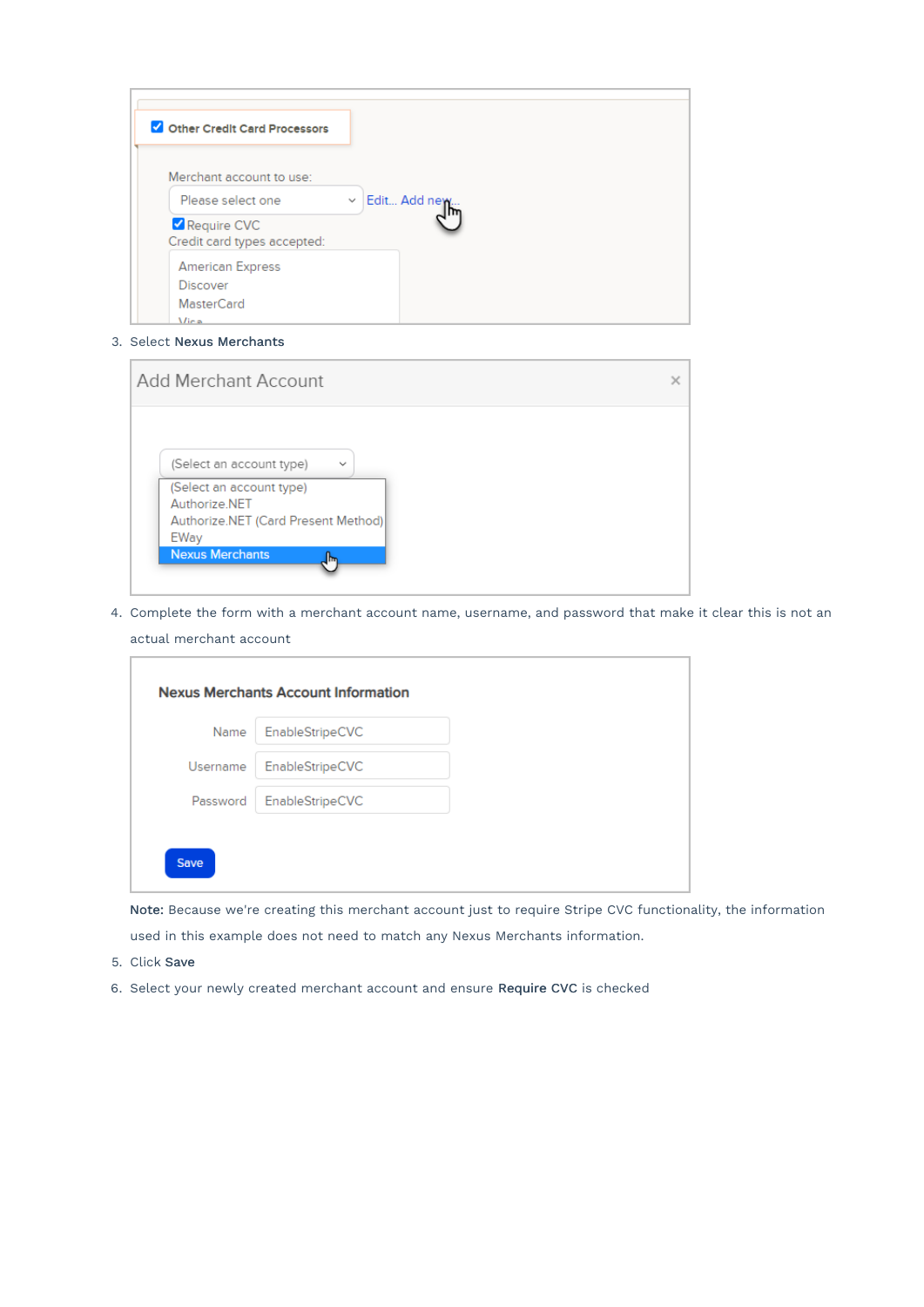| Other Credit Card Processors               |                     |
|--------------------------------------------|---------------------|
| Merchant account to use:                   |                     |
| EnableStripeCVC                            | $\vee$ Edit Add new |
| Require CVC<br>Credit card types accepted: |                     |
| <b>American Express</b>                    |                     |
| <b>Discover</b>                            |                     |
| <b>MasterCard</b>                          |                     |
| Visa                                       |                     |

#### 7. Click Save

8. Set Stripe as your default payment processor

### FAQs

#### What is Stripe's pricing?

For detailed pricing information by country, please see https://stripe.com/pricing and select the relevant country at the page's bottom-left corner.

#### How do I void a payment in Stripe?

You cannot void a payment if Stripe is your merchant account, you can only issue a refund.

#### How does Stripe work with Keap?

With Stripe, you can start accepting credit and debit card payments in minutes. You can either create a new Stripe account or connect an existing Stripe account if you already have one.

#### Is Stripe secure?

Yes! Stripe meets and exceeds the most stringent industry standards for security. You can learn more about the technical details of Stripe's secure infrastructure at: https://stripe.com/docs/security/stripe.

#### What payment types are supported?

Stripe supports all major credit and debit cards, plus other payment methods. To find out which specific payment methods available in your country, please see Stripe's Payment Options page and select your country at the page's bottom-left corner.

#### What information will be in my Stripe Dashboard for Keap transactions?

Payments include your contact's name, address, email address, and phone number on the Stripe dashboard.

### I have been using Nexus or Cart Connect to connect Stripe with my application. Do I need to take any steps to use this integration?

Simply follow the steps outlined in this article to setup Stripe for your application. If you have any recurring payments or subscriptions that are currently processed through Cart Connect or Nexus for Stripe, you will need to contact Keap support to have your payments migrated to our new integration.